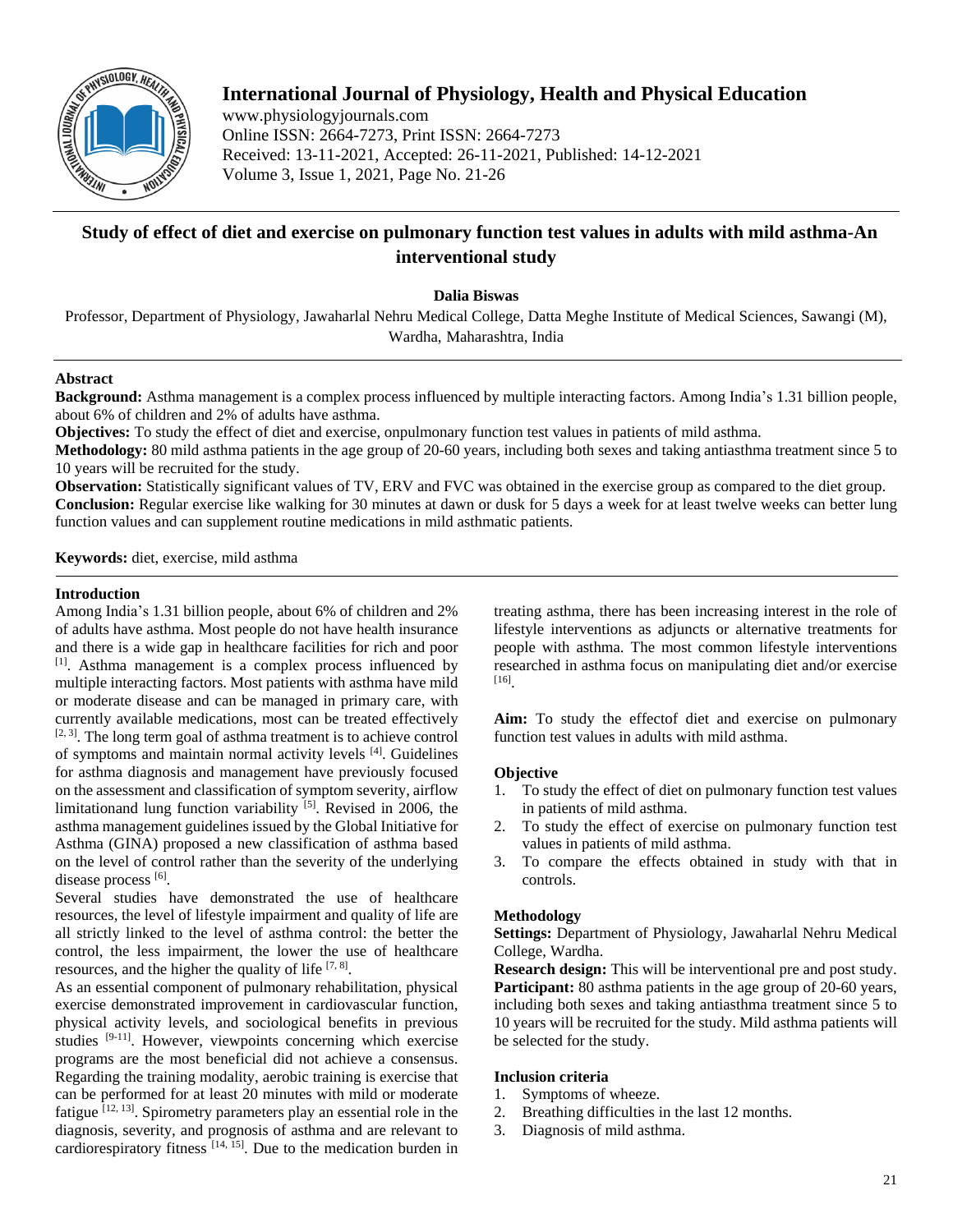- 4. Asthma medication occasionally or regularly in the last 12 months.
- 5. History of allergic asthma and IgE sensitization to inhalant allergen like cat, dog, horse and/or house-dust mite, timothy grass, birch, mugwort and/ or mold.
- 6. Age group between 20-60 years.

# **Exclusion criteria**

- 1. Age less than 20 years and more than 60 years.
- 2. Persistent asthma cases.
- 3. Severe asthma cases.
- 4. Major comorbidities like Coronary heart disease Diabetes, Essential and secondary hypertension, Dyslipidemia.
- 5. Asthma patients on cancer therapy.
- 6. Patients not consenting to the intervention.

**Sampling procedure:** Purposive sampling. **Sample size:** 60 with 20 in each group. **Data collection tools:** Respiratory parameters namely TV, ERV, IRV, FVC and FEV1/FVC.

#### **Method**

This research study had 2 groups namely study and control. 40 patients with asthma was allocated to the intervention/ study group and 20 patients with asthma was in control group. Study group was further divided into 2 groups namely Study 1&Study 2. Study group 1 was on specific diet. Study 2 group practiced only simple exercise i.e walking. Control group had no intervention. Patients of all the groups were on their routine antiasthma medication.

Subjects were subjected to intervention for 3 days with 1 hour duration of work out. The workout was done in 3 steps.

Step 1- One week prior to the intervention all pretest namely TV, ERV, IRV, FVC, FEV1/FVC.

Step 2- Intervention given.

Step 3- 3 months later<sup>[</sup>after intervention is given<sup>]</sup> the post test namely TV, ERV, IRV, FVC, FEV1/FVC was done.

Study 1 group- This group of 20 asthma patients as subjected to intervention for 3 days with 1 hour duration of work out. The schedule was as follows-

1<sup>st</sup> day- orientation to the disease through video programme and lectures.

2<sup>nd</sup> day- explanation of diet chart. Advocated diet for the subjects in was Indian staple diet with lot of fresh fruits and green vegetables daily.

3<sup>rd</sup> day- Preparation of log book and instructions for writing the log book.

Study 2 group- This group of 20 asthma patients was subjected to intervention for 3 days with 1 hour duration of work out. The schedule was as follows-

1<sup>st</sup> day- orientation to the disease through video programme and lectures.

2<sup>nd</sup> day- explanation of the exercise schedule.

3<sup>rd</sup> day- performance of exercise namely walking for 30 minutes at dawn or dusk for 5 days a week.

**Control group:** They are sex and age matched group who will be on their regular anti asthma medication only.

Data collection process was recorders and Medicare system

which was used for recording and analyzing lung function values. All subjects performed 3 repeated maximal expiratory flow volume measurements. The highest values of forced vital capacity (FVC) and FEV1/FVC was extracted and used for analysis in accordance with the standard criteria.

## **Study duration:** 2 years.

**Variables:** This information was obtained from the baseline questionnaire namely sex, mothers age at birth, parental allergic disease and parental smoking.

**Scope:** This study explored non pharmacological interventions in case of mild asthma. The beneficial effects if any, of these interventions, can be used as an adjunct with routine asthma treatment in improving health outcomes.

Statistical analysis was done by using descriptive and inferential statistics using student's paired t test, one way ANOVA and multiple comparison: Tukey Test and software used in the analysis were SPSS 27.0 version and GraphPad Prism 7.0 version and p<0.05 is considered as level of significance.

# **Observation**

**Table 1:** Distribution of patients in three groups according to demographic characteristics

| <b>Demographic</b><br>characteristics | <b>Control</b>    | <b>Diet</b>       | <b>Exercise</b>  |  |  |  |  |
|---------------------------------------|-------------------|-------------------|------------------|--|--|--|--|
| Mean Age                              | $35.45 \pm 12.26$ | $37.05 \pm 12.57$ | $34.10 \pm 8.80$ |  |  |  |  |
| Age Range                             | 22-58 yrs         | $20-60$ yrs       | $20-51$ yrs      |  |  |  |  |
| Gender                                |                   |                   |                  |  |  |  |  |
| Male                                  | 9(45%)            | 9(45%)            | 9(45%)           |  |  |  |  |
| Female                                | $11(55\%)$        | 11(55%)           | 11(55%)          |  |  |  |  |



**Graph 1:** Comparison of mean age in three groups



**Graph 2:** Distribution of patients according to gender in three groups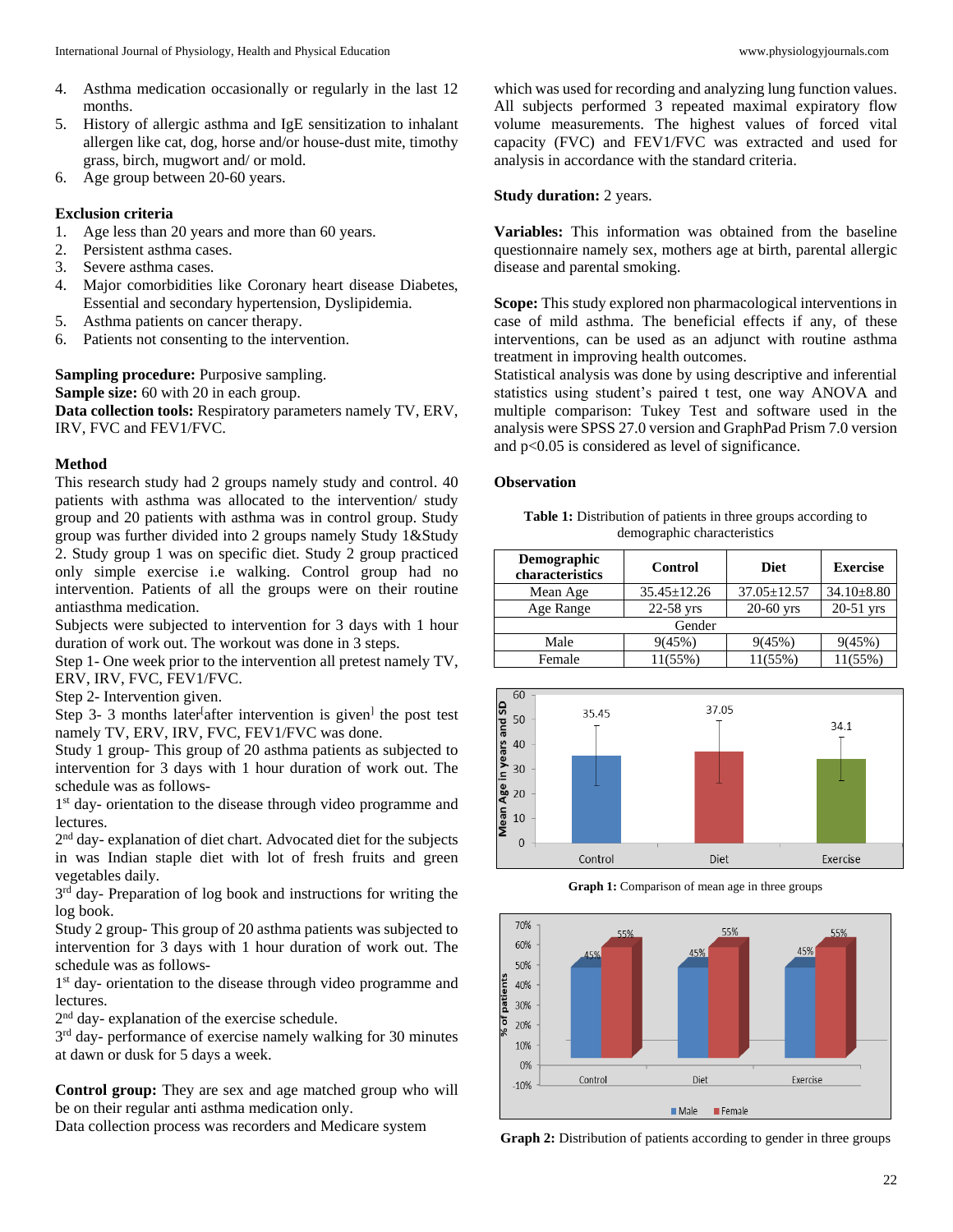**Table 2:** Comparison of PFT values in three groups at pre and post test Student's paired t test

| <b>Parameters</b> | Group       | Pre test                                 |                                 | Post test Mean difference T-value P-value |      |            |
|-------------------|-------------|------------------------------------------|---------------------------------|-------------------------------------------|------|------------|
| TV                | Control     |                                          | $0.35 \pm 0.08$ 0.35 $\pm 0.08$ |                                           |      |            |
|                   | Diet        |                                          | $0.34 \pm 0.07$ 0.34 $\pm 0.07$ | $0.001 \pm 0.01$                          | 0.37 | 0.71.NS    |
|                   |             | Exercise $0.34 \pm 0.08$ $0.37 \pm 0.06$ |                                 | $0.02 \pm 0.05$                           | 2.12 | 0.047.S    |
| <b>IRV</b>        | Control     |                                          | $2.61 \pm 0.41$ $2.61 \pm 0.41$ |                                           |      |            |
|                   | Diet        |                                          | $2.57 \pm 0.44$ 2.64 $\pm$ 0.43 | $0.07 \pm 0.22$                           | 1.37 | 0.18,NS    |
|                   |             | Exercise $2.54 \pm 0.45$ $2.60 \pm 0.46$ |                                 | $0.06 \pm 0.18$                           | 1.45 | $0.16$ .NS |
| <b>ERV</b>        | Control     |                                          | $0.64 \pm 0.14$ 0.64 $\pm$ 0.14 |                                           |      |            |
|                   | Diet        |                                          | $0.59 \pm 0.10$ $0.60 \pm 0.10$ | $0.01 \pm 0.02$                           | 1.73 | $0.09$ .NS |
|                   |             | Exercise $0.58 \pm 0.09$ $0.61 \pm 0.09$ |                                 | $0.03 \pm 0.04$                           | 2.85 | 0.010.S    |
| <b>FVC</b>        | Control     |                                          | $3.60\pm0.68$ 3.60 $\pm$ 0.68   |                                           |      |            |
|                   | <b>Diet</b> | $3.39 \pm 0.61$ 3.39 $\pm 0.61$          |                                 | $0.00 \pm 0.19$                           | 0.00 | 1.00.NS    |
|                   |             | Exercise 3.35±0.55 3.72±0.53             |                                 | $0.37 \pm 0.26$                           | 6.13 | 0.0001.S   |
| FEV1/FVC          | Control     |                                          | $0.58 \pm 0.07$ 0.58 $\pm 0.07$ |                                           |      |            |
|                   | Diet        |                                          | $0.56 \pm 0.06$ 0.57 $\pm 0.06$ | $0.01 \pm 0.02$                           | 2.03 | 0.056,NS   |
|                   |             | Exercise $0.56 \pm 0.06$ $0.57 \pm 0.05$ |                                 | $0.009 \pm 0.02$                          | 1.44 | $0.16$ .NS |



**Graph 3:** Comparison of TV in three groups at pre and post test





**Graph 4:** Comparison of IRV in three groups at pre and post test









**Graph 7:** Comparison of FEV1/FVC in three groups at pre and post test

**Table 3:** Comparison of parameters in three groups at posttest Multiple Comparison: Tukey Test

| Group              | <b>Control</b>                    | <b>Diet</b>     | <b>Exercise</b> | <b>F-value</b>        |
|--------------------|-----------------------------------|-----------------|-----------------|-----------------------|
| TV                 | $0.35 \pm 0.08$   $0.34 \pm 0.07$ |                 | $0.37 \pm 0.06$ | $0.58$ P= $0.56$ , NS |
| <b>IRV</b>         | $2.61+0.41$   $2.64+0.43$         |                 | $2.60 \pm 0.46$ | $0.04 P = 0.95$ .NS   |
| <b>ERV</b>         | $0.64 \pm 0.14$   $0.60 \pm 0.10$ |                 | $0.61 \pm 0.09$ | $0.56 P=0.57$ , NS    |
| <b>FVC</b>         | $3.60\pm0.68$ 3.39 $\pm0.61$      |                 | $3.72 + 0.53$   | $1.48 P = 0.23$ .NS   |
| FEV1/FVC 0.58±0.07 |                                   | $0.57 \pm 0.06$ | $0.57 \pm 0.05$ | $0.08 P = 0.92$ NS    |



**Graph 8:** Comparison of PFT values in three groups at post test

#### **Discussion**

In our study we found statistically significant values of TV, ERV and FVC in the exercise group as compared to the diet group.

The Global Initiative for Asthma Guidelines (GINA) includes amongst its recommendations, the practice of ahealthy diet for the primary prevention of asthma  $[17]$ . However, there are still important gaps in the interpretation of the type of foods or diets that the population should in corporate to improve their health [18- 20] .

A study on systematic reviews on dietary intake and asthma showed evidence of a negative association between asthma or wheeze and dietary intake of vitamins C, E and D, as well as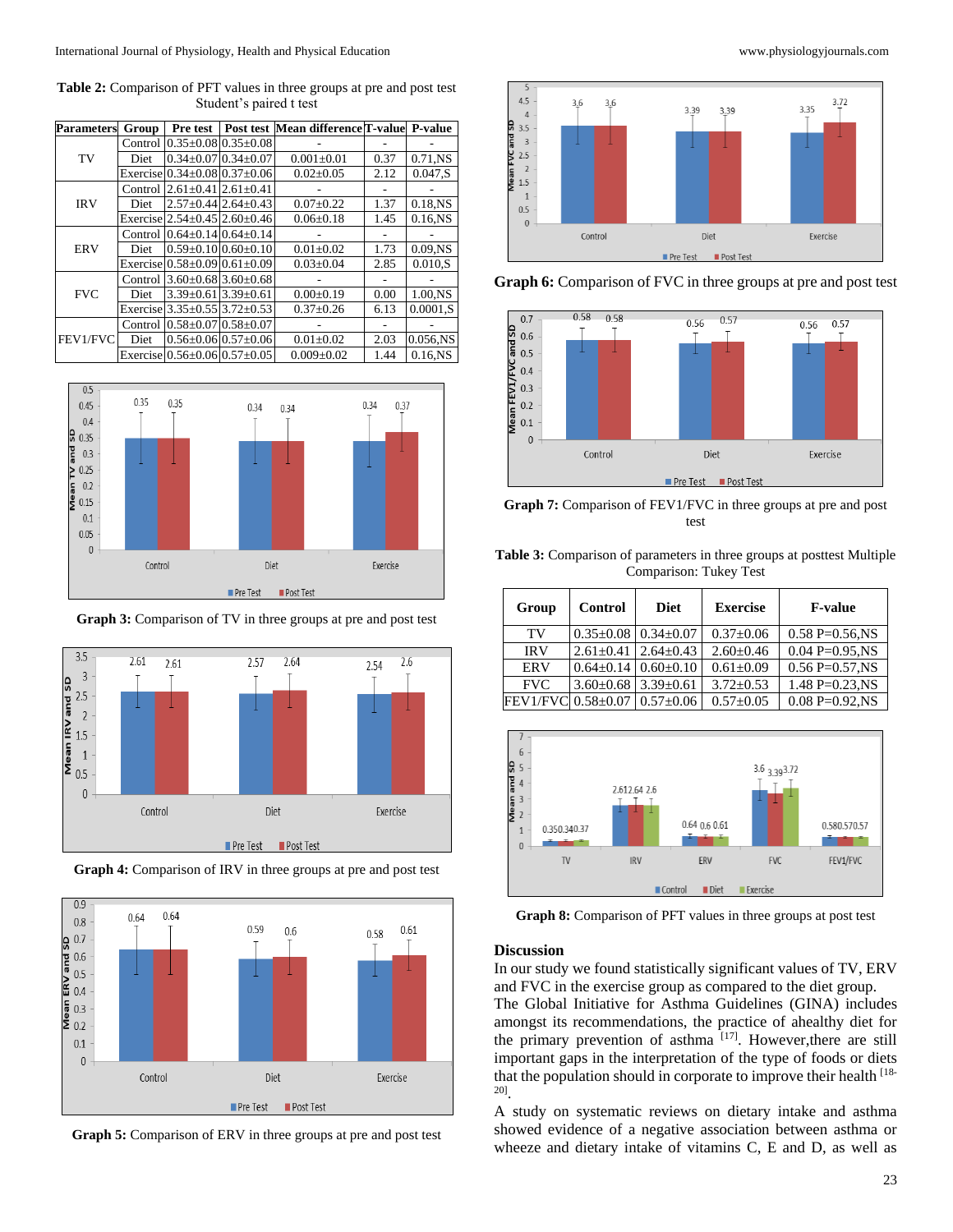intake of fruits and adherence to a Mediterranean diet.<sup>[21]</sup>. In a study titled "Manipulating antioxidant intake in asthma: a randomized controlled trial" by Lisa G Wood *et al* it was found that after 14 days, subjects consuming the low-antioxidant diet had a lower percentage predicted forced expiratory volume in 1 s and percentage predicted forced vital capacity than did those consuming the high-antioxidant diet. They had in their study 137 asthmatic adults who were randomly assigned to a highantioxidant diet (5 servings of vegetables and 2 servings of fruit daily; n = 46) or a low-antioxidant diet  $\leq$  servings of vegetables and 1 serving of fruit daily;  $n = 91$ ) for 14 d and then commenced a parallel, randomized, controlled supplementation trial. Improvements were evident only after increased fruit and vegetable intake, which suggests that whole-food interventions are most effective [22].

Another study by S.O. Shaheen *et al* showed that after controlling for confounders and Using regression analysis, a "prudent" pattern (high consumption of fruit, vegetables, oily fish and whole meal cereals) was positively associated with forced expiratory volume in 1 s ( $FEV<sub>1</sub>$ ) <sup>[</sup>trend p-value <0.001 in males,  $0.008$  in females) <sup>[</sup>difference in  $FEV<sub>1</sub>$  between top and bottom quintiles of pattern score, 0.18 L (95% CI 0.08–0.28 L) in males, 0.08 L (95% CI 0.00–0.16 L) in females] . This pattern was also positively associated with forced vital capacity (FVC) in both sexes. Males with a higher "prudent" pattern score had a higher  $FEV<sub>1</sub>/FVC$  <sup>[</sup>trend p-value 0.002)<sup>[23]</sup>.

Regarding exercise effects on pulmonary functions in asthma a study by Xing gui Wu *et al* showed that their meta-analysis on 22 trials proved that regular continuous aerobic exercise benefits asthma patients on FEV1, PEF, FVC, FVC% pred, while there were no improvements in FEV1% pred and FEV1/FVC%.<sup>[24]</sup>. The details of this study is as follows-

# **VC**

Ten trials  $[25-27, 28, 29, 30, 31, 32-34]$  in volving 373 subjects provided data on the forced vital capacity index that could be pooled with a fixed model  $(I^2=0.0\%, P=0.817)$ . The meta-analysis demonstrated a significant difference in favor of aerobic exercise compared with the controls (WMD: 0.18, 95% CI: 0.09–0.27, P=0.0001)

# **FEV1/FVC%**

FEV1/FVC% was included in 7 articles  $[35,36,37,36,37,38,39]$  at the end of training programs, and a fixed-effects model revealed no effectiveness of aerobic exercise (I <sup>2</sup>=0.0%, WMD: 0.27, 95% CI:  $-0.43$  to 0.98, P=0.443)

This meta-analysis confirmed the effectiveness of aerobic exercise training for ameliorating partial spirometry parameters (PEF, FEV1, FVC, FVC% pred, and FEF25–75%) and quality of life associated with asthma.

The current mechanisms pertaining to improving lung function of asthmatic patients participating in aerobic exercise remain unclear. According to those mechanism studies, aerobic exercise ameliorates airway inflammation, airflow obstruction, airway hyperresponsiveness, and remodeling in asthma [40-43].

# **Conclusion**

From this study it can be concluded that regular exercise like walking for 30 minutes at dawn or dusk for 5 days a week for at least twelve weeks can better lung function values and can supplement routine medications in mild asthmatic patients.

# **Limitations**

Individual studies are necessarily, constrained by the need to focus on specific concepts and simple studies which can be observed with en the boundaries of a single study. Our study was limited as effects was not be seen in other grades of severity of asthma but this limit does not hamper appropriate care.

# **Consent**

A written informed consent will be taken from all the subjects after screening through the inclusion and exclusion criteria.

# **Ethical approval**

As per international standard or university standard written ethical was taken by the author.

# **Competing interests**

Author did not have any competing interests.

# **References**

- 1. India-The Global Asthma Report, 2018. http://www.globalasthmareport.org/management/india.
- 2. Chung KF, Wenzel SE, Brozek JL *et al*. International ERS/ATS guidelines on definition, evaluation and treatment of severe asthma. Eur Respir J,2014:43:343-373.
- 3. Nyenhuis SM, Akkoyun E, Liu L *et al*. Real-world assessment of asthma control and settings and comorbidities. J Allergy Clin Immunol Pract,2020:8:989-996.e1
- 4. Global Initiative for Asthma. Global atrategy for asthma management and prevention, 2019. http://ginasthma.org/
- 5. National Heart, Lung and Blood Institute [NHLBI], "Expert panel Report 2: guidelines for the Diagnosis and Management of Asthma. Full report, 1997. http://www. nhlbi.nih.gov/guidelines/archives/epr-2/asthgdin\_ archive.
- 6. "GINA-Global Initiative for Asthma, 2008". http://www.ginasthma.com
- 7. Ahmed HM, Blaha MJ, Nasir K, *et al*. Effects of physical activity on cardiovascular disease. Am J Cardiol,2012:109:288-95. 10.1016/j.amjcard.2011.08.042 [PubMed] [CrossRef] [Google Scholar]
- 8. Cooper CB. Exercise in chronic pulmonary disease: limitations and rehabilitation. Med Sci Sports Exerc,2001:33:S643-6. 10.1097/00005768-200107001- 00001 [PubMed] [CrossRef] [Google Scholar]
- 9. Ahmed HM, Blaha MJ, Nasir K *et al*. Effects of physical activity on cardiovascular disease. Am J Cardiol,2012:109:288-95. 10.1016/j.amjcard.2011.08.042 [PubMed] [CrossRef] [Google Scholar]
- 10. Spruit MA, Singh SJ, Garvey C *et al*. ATS/ERS Task Force on Pulmonary Rehabilitation. An official American Thoracic Society/European Respiratory Society statement: key concepts and advances in pulmonary rehabilitation. Am J Respir Crit Care Med, 2013:188: e13-64. 10.1164/rccm.201309-1634ST [PubMed] [CrossRef] [Google Scholar]
- 11. ACSM American college of sports medicine position stand. The recommended quantity and quality of exercise for developing and maintaining cardiorespiratory and muscular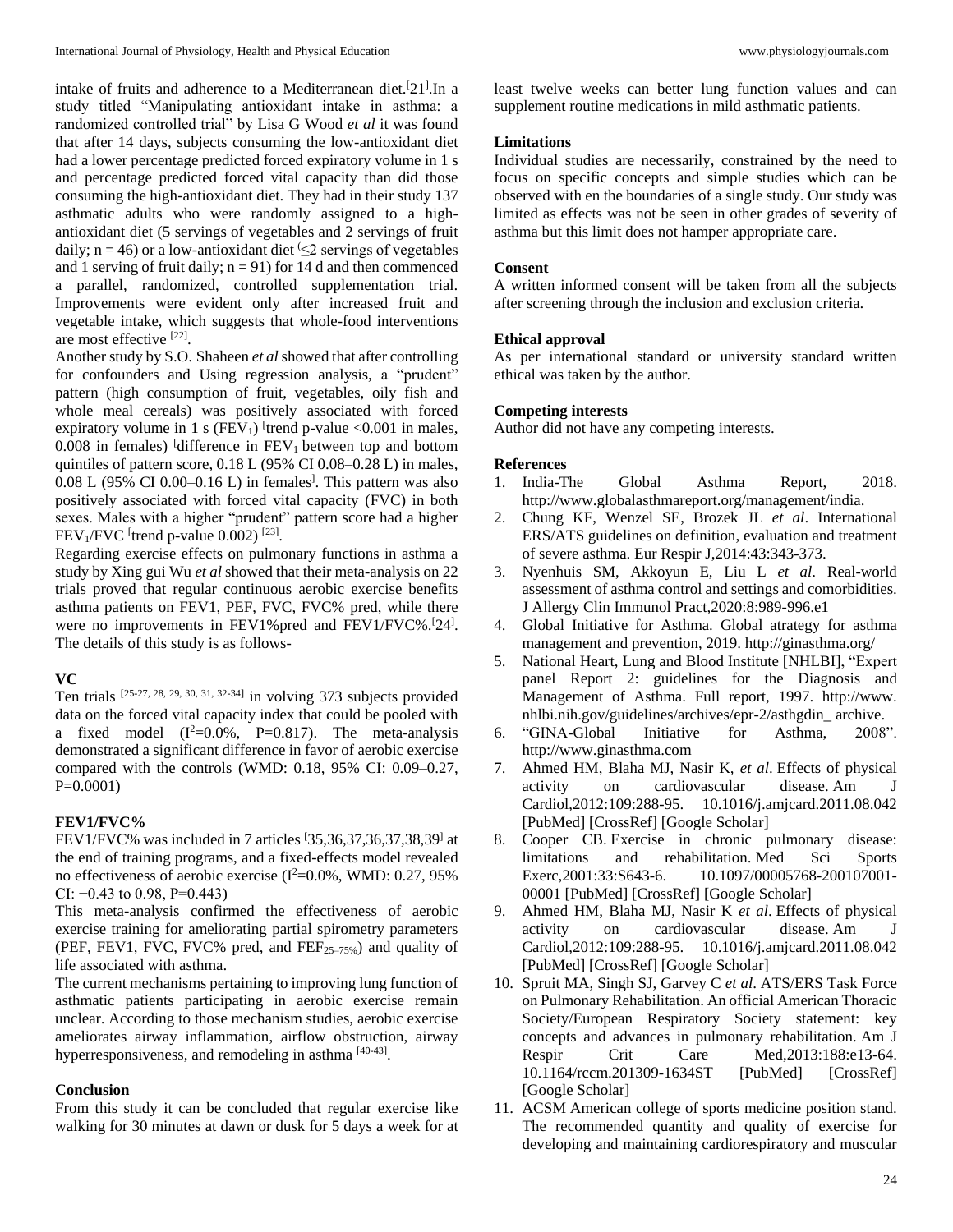fitness, and flexibility in healthy adults. Med Sci Sports Exerc,1998:30:975-91. [PubMed] [Google Scholar].

- 12. Mezzani A, Hamm LF. Aerobic exercise intensity assessment and prescription in cardiac rehabilitation: a joint position statement of the European Association for Cardiovascular Prevention and Rehabilitation, the American Association of Cardiovascular and Pulmonary Rehabilitation and the Canadian Association of Cardiac Rehabilitation. Eur J Prev Cardiol, 2013: 20:442-67. 10.1177/2047487312460484 [PubMed] [CrossRef] [Google Scholar]
- 13. Gao Y, Han JN. Guidebooks of pulmonary function-Lung Volume Measurements China. Chin J of Tuber Respir Dis,2015:38:121-48. [Google Scholar]
- 14. Melén E, Guerra S. Recent advances in understanding lung function development. F1000 Res, 2017:6:726. 10.12688/f1000research.11185.1 [PMC free article] [Pub Med] [Cross Ref] [Google Scholar]
- 15. Spruit MA, Singh SJ, Garvey C *et al*. ATS/ERS Task Force on Pulmonary Rehabilitation. An official American Thoracic Society/European Respiratory Society statement: key concepts and advances in pulmonary rehabilitation. Am J Respir Crit Care Med, 2013;188: e13-64. 10.1164/rccm.201309-1634ST [PubMed] [CrossRef] [Google Scholar].
- 16. Global Strategy for Asthma managementand prevention. Update 2012. Global Initiative for Asthma Guidelines. Available at:http://www.ginasthma.org/local/uploads/ files/GINA\_Report\_March13\_1.pdf
- 17. Berthon BS, Wood LG. Nutrition and respiratoryhealthfeature review. Nutrients,2015:7:1618-1643.
- 18. Scott HA, Jensen ME, Wood LG. Dietaryinterventions in asthma. Curr Pharm Des,2014:20:1003-1010.
- 19. Nurmatov U, Devereux G, Sheikh A. Nutrientsand foods for the primary prevention of asthma and allergy: systematic review andmeta-analysis. J Allergy Clin Immunol,2011:127:724-733.
- 20. Garcia-Larsen V, Del Giacco SR, Moreira A, Bonini M, Charles D, Reeves T *et al*. Asthma and dietary intake: an overview of systematic reviews. Allergy,2016:71:433-442.
- 21. Lisa G Wood, Manohar L Garg, Joanne M Smart, Hayley A Scott, Daniel Barker, Peter G Gibson. Manipulating antioxidant intake in asthma: a randomized controlled trial".Am J Clin Nutr,2012:96(3):534-43.
- 22. The relationship of dietary patterns with adult lung function and COPD S.O. Shaheen, K.A. Jameson, H.E. Syddall, A. Aihie Sayer, E.M. Dennison, C. Cooper, S.M. Robinson. European Respiratory Journal,2010:36:277-284.
- 23. Effects of continuous aerobic exercise on lung function and quality of life with asthma: a systematic review and metaanalysis Xinggui Wu, # Shiyuan Gao, # and Yixin Lian.J Thorac Dis, 2020: 12<sup>[9]</sup>: 4781-4795.
- 24. Varray AL, Mercier JG, Terral CM *et al*. Individualised aerobic and high intensity training for asthmatic children in an exercise readaptation program-Is training always helpful for better adaptation to exercise? Chest,1991:99:579-86. 10.1378/chest.99.3.579 [PubMed] [CrossRef] [Google Scholar]
- 25. Van Veldhoven NH, Vermeer A, Bogaard JM *et al*. Children with asthma and physical exercise: effects of an exercise

programme. *Clin Rehabil*,2001:15:360-70. 10.1191/ 026921501678310162 [PubMed] [CrossRef] [Google Scholar]

- 26. Weisgerber MC, Guill M, Weisgerber JM *et al*. Benefits of swimming in asthma: effect of a session of swimming lessons on symptoms and PFTs with review of the literature. J Asthma, 2003: 40: 453-64. 10.1081/JAS-120018706 [PubMed] [CrossRef] [Google Scholar]
- 27. Moreira A, Delgado L, Haahtela T *et al*. Physical training does not increase allergic inflammation in asthmatic children. Eur Respir J,2008:32:1570-5. 10.1183/09031936. 00171707 [PubMed] [CrossRef] [Google Scholar]
- 28. Wang JS, Hung WP. The effects of a swimming intervention for children with asthma. Respirology,2009:14:838-42. 10.1111/j.1440-1843.2009.01567.x [PubMed] [CrossRef] [Google Scholar]
- 29. Wicher IB, Ribeiro MA, Marmo DB *et al*. Effects of swimming on spirometric parameters and bronchial hyperresponsiveness in children and adolescents with moderate persistent atopic asthma. J Pediatr [Rio J],2010:86:384-90. 10.1590/S0021-75572010000500006 [PubMed] [CrossRef] [Google Scholar]
- 30. Shaw BS, Shaw I. Pulmonary function and abdominal and thoracic kinematic changes following aerobic and inspiratory resistive diaphragmatic breathing training in asthmatics. Lung,2011:189:131-9. 10.1007/s00408-011- 9281-8 [PubMed] [CrossRef] [Google Scholar]
- 31. Andrade LB, Britto MC, Lucena-Silva N *et al*. The efficacy of aerobic training in improving the inflammatory component of asthmatic children. Randomized trial. Respir Med 2014:108:1438-45. 10.1016/j.rmed.2014.07.009 [PubMed] [CrossRef] [Google Scholar]
- 32. França-Pinto A, Mendes FA, De Carvalho-Pinto RM *et al*. Aerobic training decreases bronchial hyperresponsiveness and systemic inflammation in patients with moderate or severe asthma: A randomized controlled trial. Thorax,2015:70:732-9. 10.1136/thoraxjnl-2014 206070 [PubMed] [CrossRef] [Google Scholar].
- 33. Alaa R, Mohamed G. Effect of physical training on healthrelated quality of life in patients with moderate and severe asthma. Egyptian Journal of Chest Diseases and Tuberculosis,2015:647:761-6. [Google Scholar].
- 34. Van Veldhoven NH, Vermeer A, Bogaard JM *et al*. Children with asthma and physical exercise: effects of an exercise programme. Clin Rehabil,2001:15:360-70. 10.1191/026921501678310162 [PubMed] [CrossRef] [Google Scholar].
- 35. Basaran S, Guler-Uysal F, Ergen N *et al*. Effects of physical exercise on quality of life, exercise capacity and pulmonary function in children with asthma. J Rehabil Med, 2006:38:130-5. 10.1080/16501970500476142 [PubMed] [CrossRef] [Google Scholar]
- 36. Wang JS, Hung WP. The effects of a swimming intervention for children with asthma. Respirology,2009:14:838-42. 10. 1111/j.1440-1843.2009.01567.x [PubMed] [CrossRef] [Google Scholar].
- 37. Wicher IB, Ribeiro MA, Marmo DB *et al*. Effects of swimming on spirometric parameters and bronchial hyperresponsiveness in children and adolescents with moderate persistent atopic asthma. J Pediatr <sup>[Rio</sup>